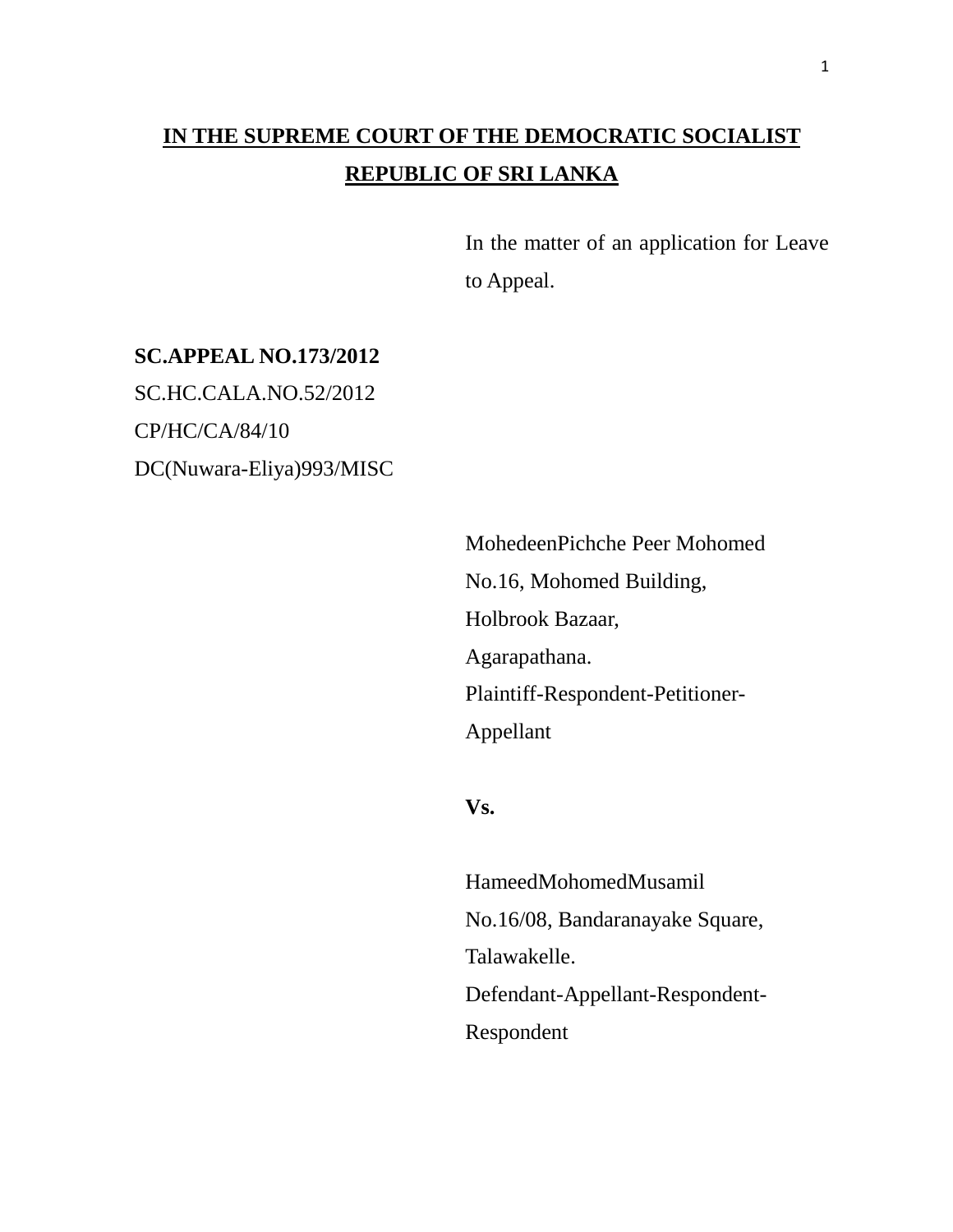## BEFORE : SISIRA J. DE ABREW, J. K.T. CHITRASIRI, J. & PRASANNA S. JAYAWARDENA, PC, J.

COUNSEL : M. NizamKariapper with M.C.M. Nawas, M.I.M. Iynullah and M.S.S. Sanfara for the Plaintiff- Respondent-Appellant. Dr. S.F.A. Cooray with SudarshaniCooray for the Defendant-Appellant-Respondent.

#### WRITTEN SUBMISIONS

| <b>TENDERED ON</b> | : 02.06.2014 by the Defendant-Appellant- |
|--------------------|------------------------------------------|
|                    | Respondent.                              |
|                    | 28.7.2016 and 13.7.2016 by the           |
|                    | Plaintiff-Respondent-Appellant           |
| <b>ARGUED ON</b>   | : 13.07.2016.                            |

DECIDED ON : 23.11.2016

#### SISIRA J. DE ABREW, J.

 The Plaintiff-Respondent-Appellant (hereinafter referred to as the Plaintiff-Appellant) filed a case in the District Court of NuwaraEliya asking for a declaration that he is the lawful possessor of the land described in the plaint. He also sought a permanent injunction preventing the Defendant-Appellant-Respondent (hereinafter referred to as the Defendant-Respondent) entering into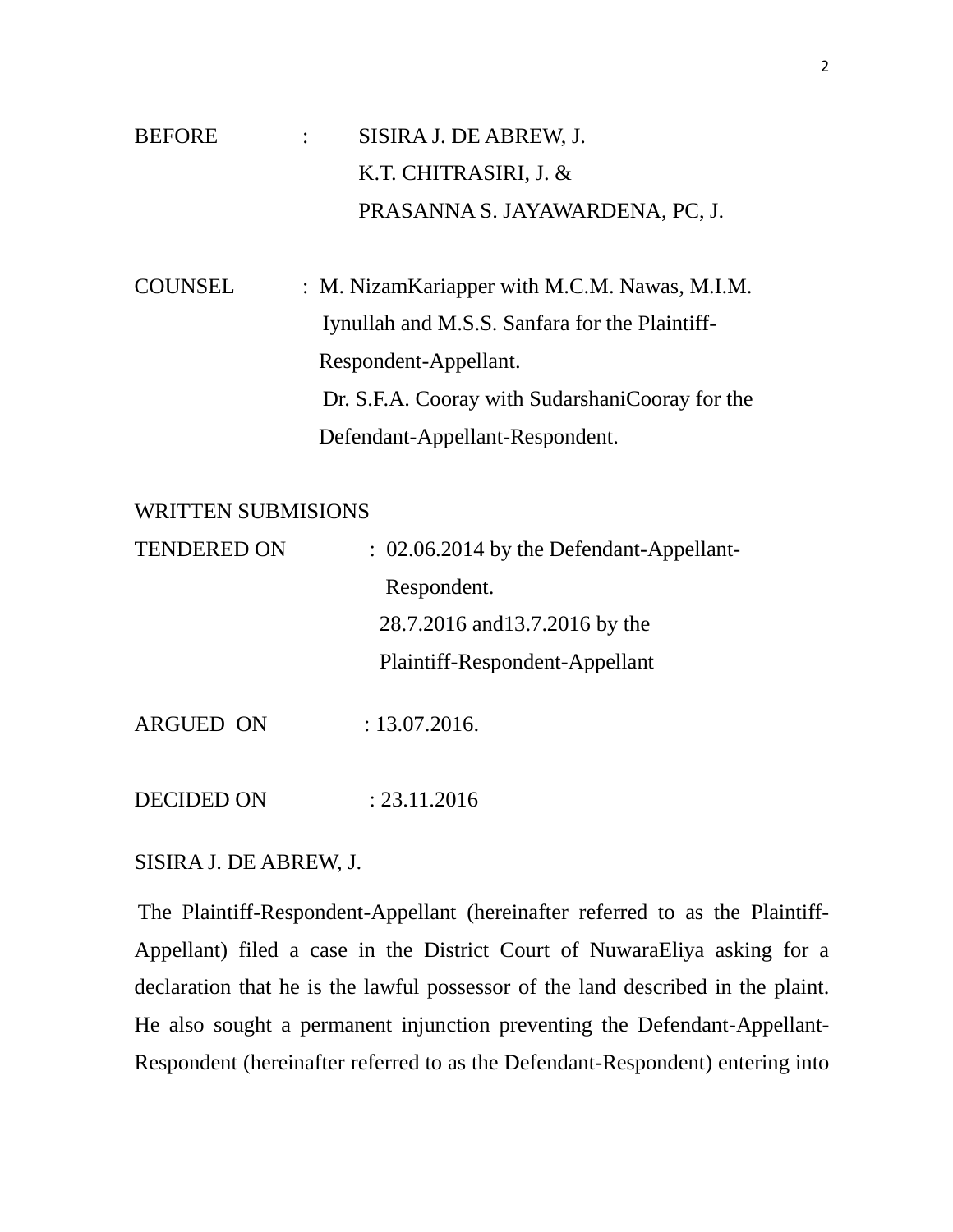the premises described in the plaint. The learned District Judge, by his order dated 17.6.2004, refused to grant an injunction. There is no appeal against the said order.The learned District Judge by his judgment dated 25.5.2010, decided that the Plaintiff-Appellant was the lawful possessor of the premises described in the plaint. Being aggrieved by the said judgment, the Defendant-Respondent appealed to the Civil Appellate High Court. The Civil Appellate High Court, by its order dated 14.12.2011 set aside the said judgment. Being aggrieved by the said judgment, the Plaintiff-Appellant has appealed to this court. This court by its order dated 28.9.2012, granted leave to appeal on the questions of law set out in paragraph 9 of the petition of appeal dated 25.1.2012 which are reproduced below.

- 1. Did the Civil Appellate High Court judges err when they came into the conclusion that the action of the Petitioner is not based on lease and licence?
- 2. Did the Civil Appellate High Court judges misdirect themselves when they came into the conclusion that that the authority cited in the judgment is not applicable?
- 3. Did the Civil Appellate High Court judges misdirected themselves when they came into a finding that the District Court is not entitled to enter judgment based on the admitted evidence at the trial to the effect that the Defendant-Appellant-Respondent had obtained possession of the premises from the Plaintiff-Respondent-Petitioner and had been in possession without any payments and as such the Plaintiff-Respondent-Petitioner is entitled to have the possession back?
- 4. Did the Civil Appellate High Court judges err in coming to the conclusionthat there is a burden on thePlaintiff-Respondent-Petitioner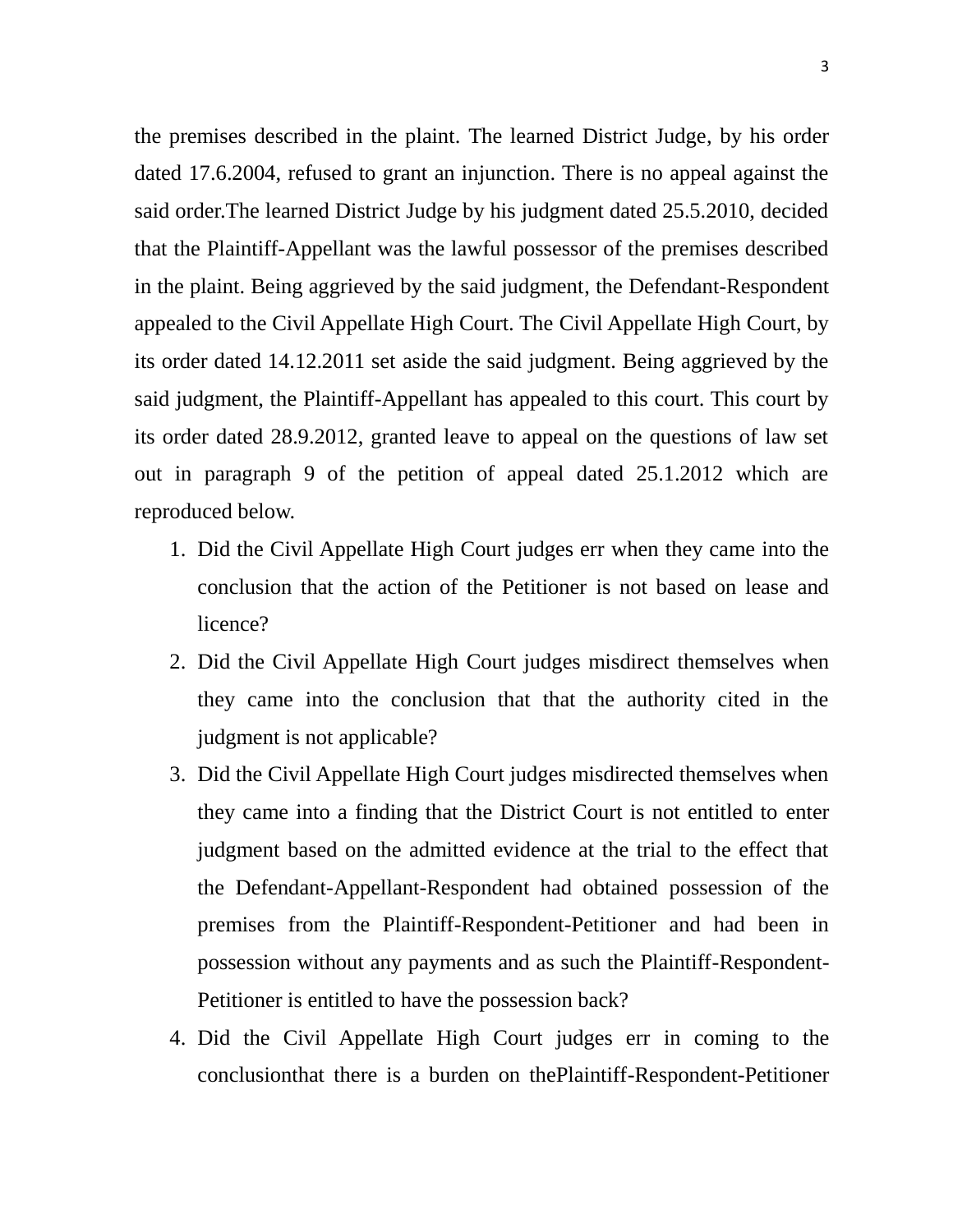to prove what rights he had to be in possession?

 The plaintiff-Appellant in his evidence states that he got the beef stall in the year 2001 from PradeshiyaSabhaNuwaraEliya on an agreement marked P1 and in 2011 he gave the beef stall to the Defendant-Respondent. The Plaintiff-Appellant takes up the position thatthe Defendant-Respondent is his licensee. When he requested the Defendant-Respondent to hand over beef stall to him, he (the Defendant-Respondent) refused to do so. The Defendant-Respondent challenges the above position of the Plaintiff-Appellant. He states that thebeef stall was given to him by the Plaintiff-Appellant as he (the Plaintiff-Appellant) could not repay the money taken from him (the Defendant-Respondent).

 The Plaintiff-Appellant takes up the position in his evidence that he got the beef stall fromPradeshiya Sabha Nuwara Eliya on an agreement marked P1 in 2001. The period of the said agreement is only two years. Thus the agreement has come to an end in 2003. The case was filed on 5.1.2004. It is therefore seen that when the Plaintiff-Appellant filed the case, the agreement P1 was not in existence. Then on what basis does the Plaintiff-Appellant claim a declaration that he is the lawful possessor of the beef stall? It appears from the above facts that he has no legal right to claim the possession of the beef stall. Further he, in his evidence, admits that he has not been in possession of the beef stall from the year 2001.

 When I consider all the above matters, I hold that the Plaintiff-Appellant is not entitled to thedeclaration that he sought in his plaint. In view of the conclusion reached above, I answer the  $1<sup>st</sup>,3<sup>rd</sup>$  and  $4<sup>th</sup>$ questions of law raised by the Plaintiff-Appellant in the negative. The  $2<sup>nd</sup>$  question of law raised by the